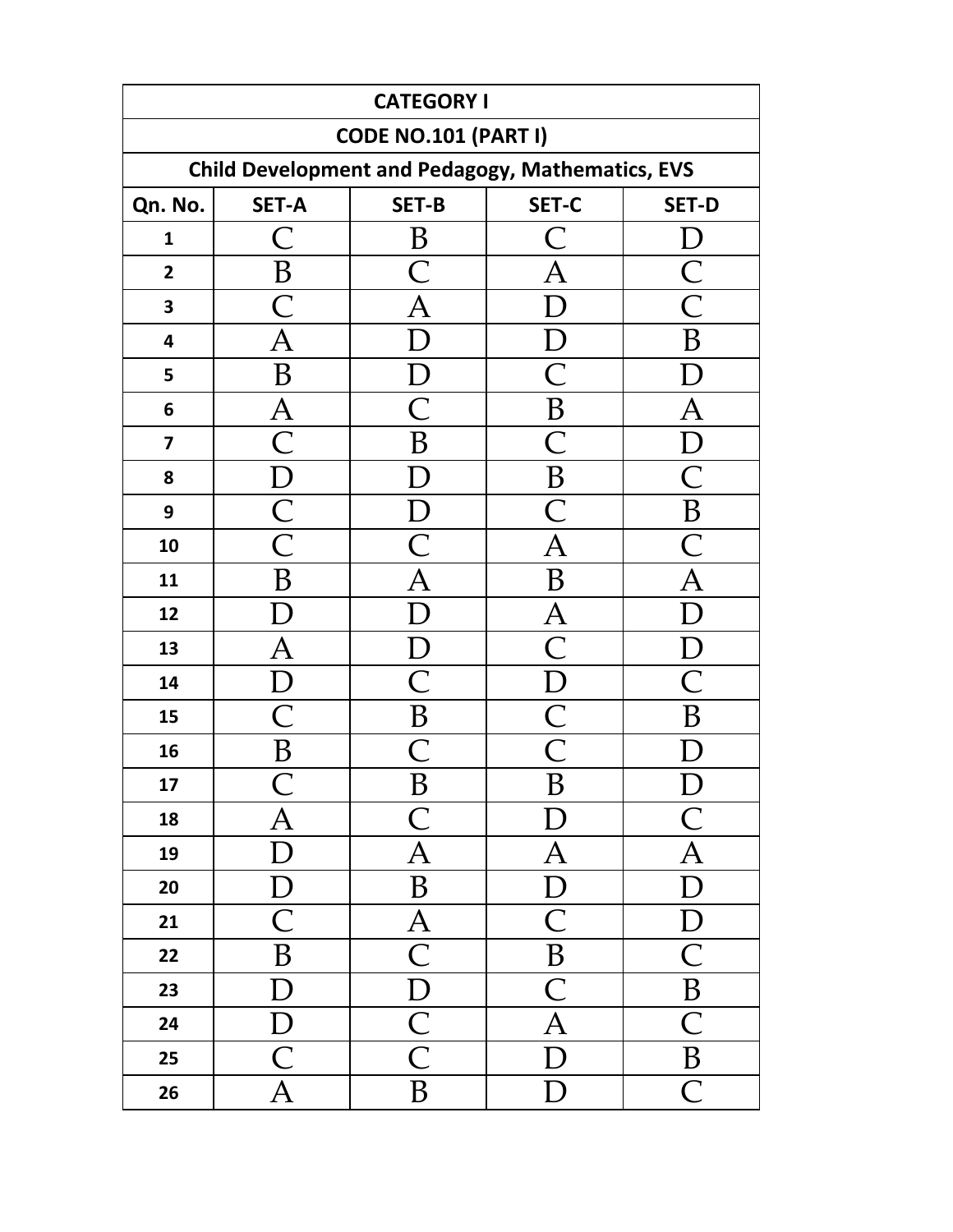| 27 |                          |                          | $\mathsf C$                        | Ą                                  |
|----|--------------------------|--------------------------|------------------------------------|------------------------------------|
|    |                          |                          |                                    |                                    |
| 28 |                          | $\bm{\mathsf{A}}$        | B                                  | B                                  |
| 29 | $\overline{\mathsf{C}}$  | $\mathbf D$              | $\Gamma$                           | $\overline{A}$                     |
| 30 | B                        | $\overline{C}$           | $\boldsymbol{\rm D}$               | $\overline{\mathsf{C}}$            |
| 31 | $\overline{B}$           | $\overline{\rm D}$       | $\overline{B}$                     | $\overline{A}$                     |
| 32 | $\overline{A}$           | $\overline{A}$           | $\overline{\mathsf{C}}$            | D                                  |
| 33 | $\overline{\mathsf{C}}$  | $\overline{D}$           | $\overline{B}$                     |                                    |
| 34 | D                        | $\overline{A}$           | $\overline{\overline{\mathsf{C}}}$ | $\overline{\frac{C}{C}}$           |
| 35 | $\boldsymbol{B}$         | $\overline{\text{C}}$    | $\overline{B}$                     | $\overline{\rm D}$                 |
| 36 | $\rm D$                  | $\frac{\overline{A}}{C}$ | $\overline{A}$                     | $\overline{\mathsf{C}}$            |
| 37 | D                        |                          | $\overline{\overline{\mathsf{C}}}$ | $\boldsymbol{B}$                   |
| 38 | $\overline{A}$           | $\overline{B}$           | $\boldsymbol{B}$                   | $\overline{A}$                     |
| 39 |                          | $\overline{\mathsf{C}}$  | B                                  | $\overline{\mathsf{L}}$            |
| 40 | $\frac{\overline{D}}{C}$ | $\overline{B}$           | $\overline{\mathsf{A}}$            | Ą                                  |
| 41 |                          | $\overline{\text{C}}$    | $\overline{\mathsf{C}}$            | $\overline{\rm D}$                 |
| 42 | $\overline{D}$           | $\boldsymbol{B}$         | $\overline{\rm D}$                 | $\overline{A}$                     |
| 43 | $\overline{\mathsf{C}}$  | $\overline{\mathbf{A}}$  | B                                  | $\overline{\overline{\mathsf{C}}}$ |
| 44 | B                        | $\overline{\text{C}}$    |                                    | $\overline{A}$                     |
| 45 | A                        | B                        |                                    | $\overline{\bigcap}$               |
| 46 |                          | B                        |                                    | B                                  |
| 47 | $\overline{A}$           | $\underline{A}$          | $\overline{D}$                     |                                    |
| 48 | D                        | $\overline{\mathsf{C}}$  | $\overline{\textsf{C}}$            | B                                  |
| 49 | $\overline{A}$           | D                        | $\overline{\textsf{C}}$            | $\overline{\mathsf{C}}$            |
| 50 | $\overline{\mathsf{C}}$  | $\, {\bf B}$             | $\mathbf{D}$                       | B                                  |
| 51 | $\overline{A}$           | ${\rm D}$                | $\overline{\mathsf{C}}$            | $\bm{\mathsf{A}}$                  |
| 52 | $\overline{\mathsf{C}}$  | D                        | $\boldsymbol{B}$                   | $\overline{C}$                     |
| 53 | $\overline{B}$           | $\overline{A}$           | $\overline{A}$                     | $\boldsymbol{B}$                   |
| 54 | $\overline{\mathsf{C}}$  | $\overline{D}$           | D                                  | B                                  |
| 55 | $\, {\bf B}$             | $\overline{\mathsf{C}}$  | A                                  | $\overline{\mathrm{A}}$            |
| 56 | $\overline{\mathsf{C}}$  | $\overline{\mathsf{C}}$  | $\mathbf{D}$                       | $\overline{\mathsf{C}}$            |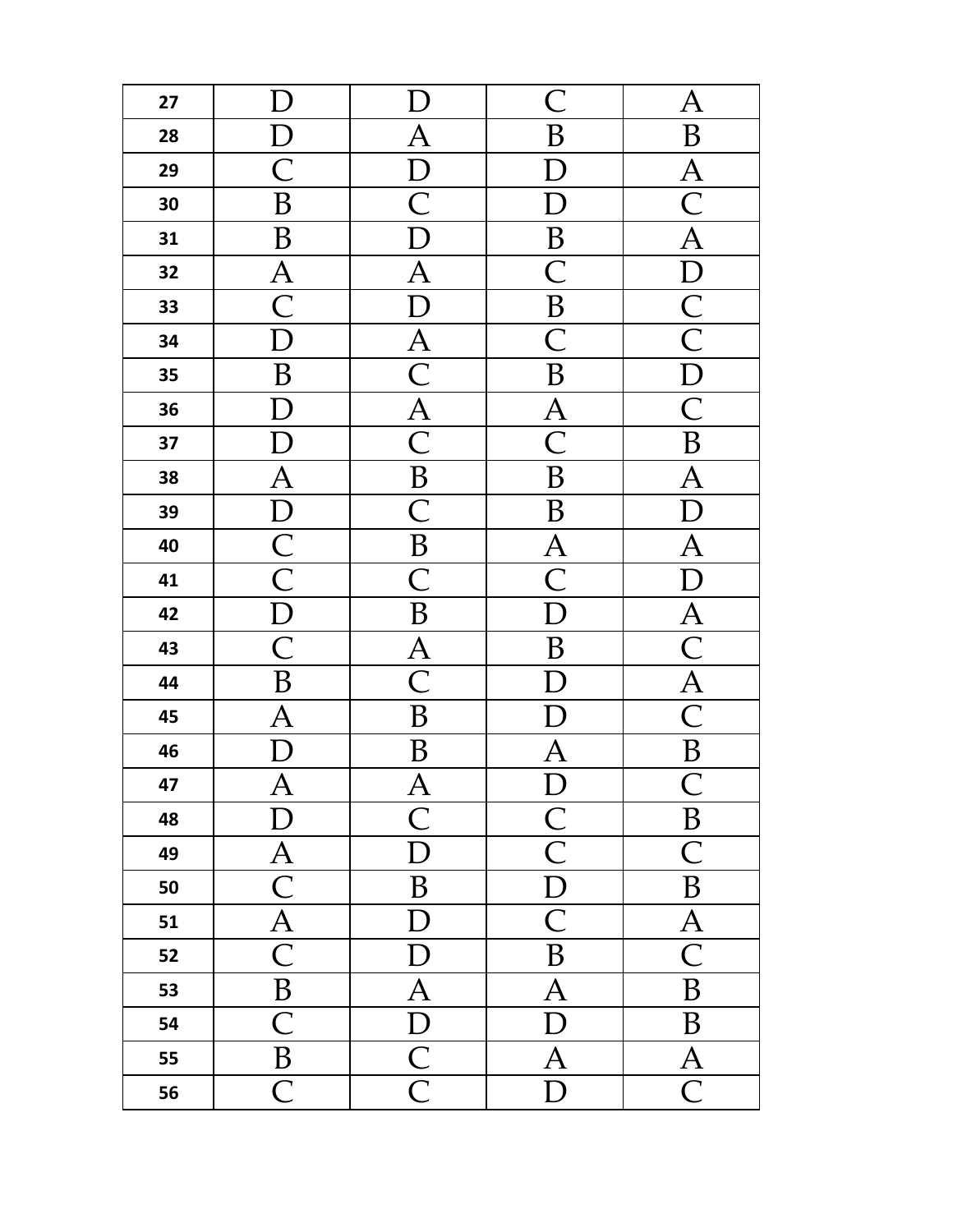| 57 | B                         |                         | $\frac{\overline{A}}{\overline{C}}$ |                           |
|----|---------------------------|-------------------------|-------------------------------------|---------------------------|
| 58 | $\overline{\mathsf{A}}$   | $\overline{\mathsf{C}}$ |                                     | B                         |
| 59 | $\overline{\text{C}}$     | $\overline{B}$          |                                     |                           |
| 60 | B                         | $\overline{\mathrm{A}}$ | $\frac{\overline{A}}{\overline{C}}$ | D                         |
| 61 | $\bm{\mathsf{A}}$         | $\overline{\rm D}$      |                                     | B                         |
| 62 | B                         | $\overline{B}$          | $\overline{\mathsf{B}}$             |                           |
| 63 | A                         | $\overline{\text{C}}$   | $\overline{A}$                      | $\boldsymbol{\mathrm{D}}$ |
| 64 | D                         | $\overline{D}$          | $\overline{\rm A}$                  | $\overline{\text{C}}$     |
| 65 | $\overline{\mathsf{C}}$   | $\overline{\mathsf{C}}$ | $\overline{\mathbf{A}}$             | $\boldsymbol{B}$          |
| 66 | $\bf{B}$                  | $\overline{A}$          | $\overline{\text{A}}$               | B                         |
| 67 | B                         | A                       | $\, {\bf B}$                        | $\overline{C}$            |
| 68 | B                         | $\overline{B}$          | $\overline{A}$                      | $\overline{A}$            |
| 69 |                           |                         | $\overline{D}$                      | $\overline{D}$            |
| 70 | $\overline{D}$            | $\overline{A}$          | $\overline{\text{C}}$               | $\overline{B}$            |
| 71 | $\overline{\mathsf{C}}$   | $\overline{\mathsf{C}}$ | $\bf{B}$                            | $\overline{\mathsf{C}}$   |
| 72 | $\boldsymbol{B}$          | $\overline{B}$          | $\, {\bf B}$                        | $\overline{D}$            |
| 73 | $\, {\bf B}$              | $\overline{A}$          | B                                   | $\overline{\text{C}}$     |
| 74 | $\overline{\text{C}}$     | $\overline{A}$          | D                                   | $\overline{A}$            |
| 75 | A                         | $\overline{\rm A}$      |                                     | $\overline{\rm A}$        |
| 76 | $\Gamma$                  | A                       | $\overline{\mathsf{C}}$             | B                         |
| 77 | $\overline{\overline{B}}$ | $\overline{B}$          | $\overline{B}$                      | D                         |
| 78 | $\overline{\mathsf{C}}$   | $\overline{\mathrm{A}}$ | $\, {\bf B}$                        | $\bm{\mathsf{A}}$         |
| 79 | ${\bf D}$                 | ${\bf D}$               | $\overline{\mathsf{C}}$             | $\overline{\textsf{C}}$   |
| 80 | $\overline{\text{C}}$     | $\overline{C}$          | $\overline{A}$                      | $\, {\bf B}$              |
| 81 | A                         | $\, {\bf B}$            | D                                   | $\bm{A}$                  |
| 82 | $\overline{A}$            | B                       | $\, {\bf B}$                        | $\overline{A}$            |
| 83 | B                         | B                       | $\overline{\mathsf{C}}$             | $\overline{A}$            |
| 84 | D                         | $\boldsymbol{\rm D}$    | $\overline{\mathrm{D}}$             | $\overline{\mathbf{A}}$   |
| 85 | $\overline{A}$            | $\overline{D}$          | $\overline{\mathsf{C}}$             | B                         |
| 86 | $\overline{\mathsf{C}}$   | $\overline{C}$          | $\overline{A}$                      | $\overline{A}$            |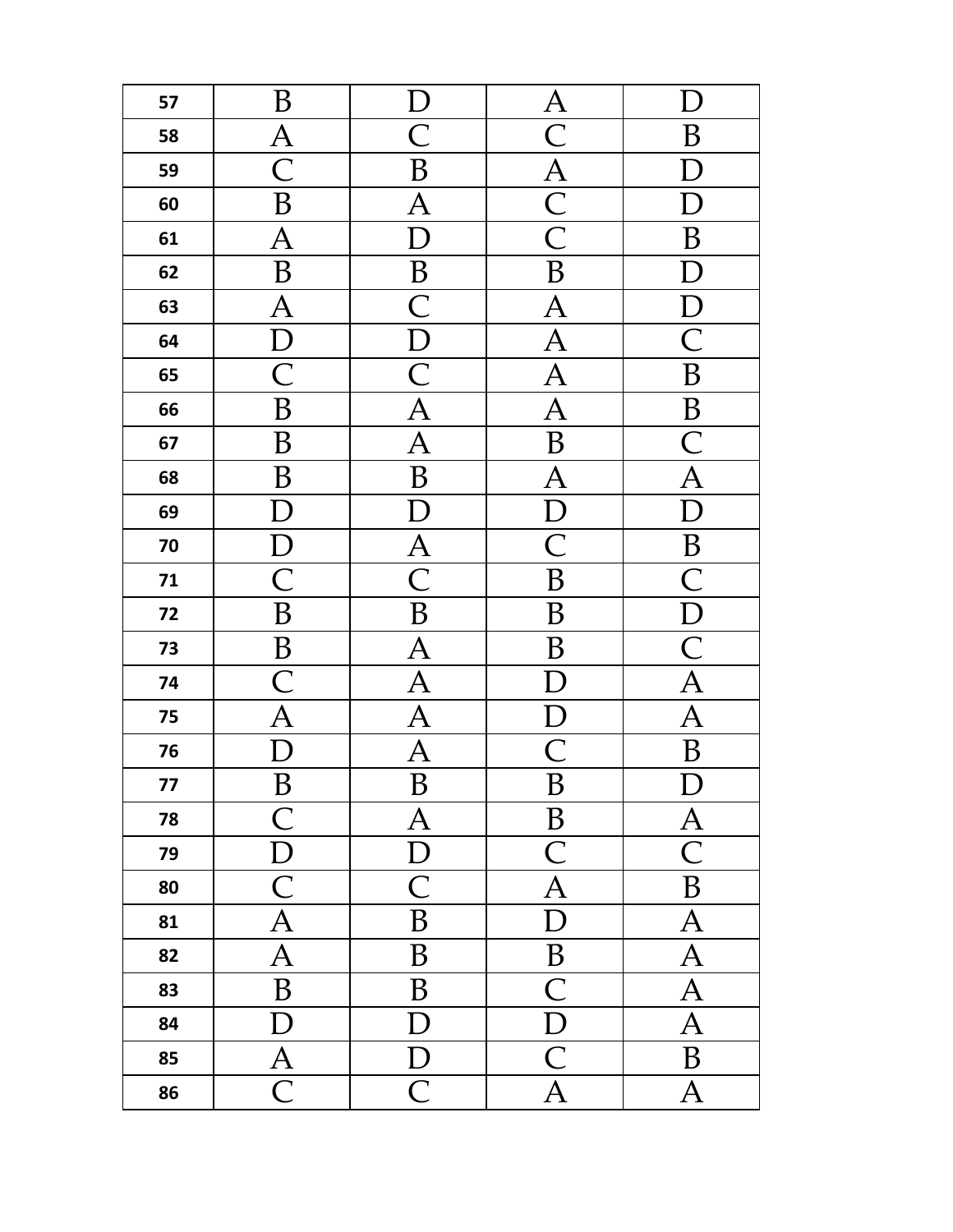| 87      | B                       | B                                | A                       |                         |
|---------|-------------------------|----------------------------------|-------------------------|-------------------------|
| 88      | $\bm{\mathsf{A}}$       | B                                | B                       |                         |
| 89      | $\bm{\mathsf{A}}$       | $\bigcap$                        |                         | Β                       |
| 90      | $\bm{\mathsf{A}}$       | A                                |                         | B                       |
|         |                         | <b>CATEGORY I</b>                |                         |                         |
|         |                         | CODE NO:102 (PART -II) Malayalam |                         |                         |
| Qn. No. | <b>SET-A</b>            | SET-B                            | SET-C                   | <b>SET-D</b>            |
| 91      | B                       | B                                | D                       | $\subset$               |
| 92      | С                       | А                                | B                       |                         |
| 93      | $\overline{A}$          | Β                                | A                       |                         |
| 94      | $\overline{\mathsf{C}}$ |                                  | D                       | $\subset$               |
| 95      | A                       | $\overline{\bigcap}$             | B                       | D                       |
| 96      | $\Box$                  |                                  | $\bm{\mathsf{A}}$       | B                       |
| 97      | $\mathsf C$             |                                  | $\, {\bf B}$            | A                       |
| 98      | $\Box$                  | B                                | $\overline{\mathsf{C}}$ | B                       |
| 99      | B                       | A                                | $\overline{A}$          |                         |
| 100     | $\overline{\rm A}$      |                                  | $\overline{\mathsf{C}}$ |                         |
| 101     | B                       | B                                | Ą                       | Г                       |
| 102     |                         | A                                |                         |                         |
| 103     |                         | Β                                |                         | В                       |
| 104     | D                       | $\subset$                        | I)                      | А                       |
| 105     | D                       |                                  | B                       | $\Box$                  |
| 106     | B                       | $\overline{\frac{A}{C}}$         | A                       | B                       |
| 107     | $\overline{\mathrm{A}}$ | $\overline{A}$                   | B                       | $\bm{\mathsf{A}}$       |
| 108     | D                       | $\overline{D}$                   | $\rm D$                 | $\overline{B}$          |
| 109     | B                       | $\overline{C}$                   | $\overline{\text{C}}$   | $\overline{\mathsf{C}}$ |
| 110     | $\overline{\mathrm{A}}$ | $\overline{\mathbf{D}}$          | D                       | $\overline{\bm{A}}$     |
| 111     | B                       | $\overline{\mathsf{C}}$          | $\overline{A}$          | $\overline{\mathsf{C}}$ |
| 112     | $\bm{\mathrm{D}}$       | $\overline{\mathrm{A}}$          | D                       | $\Gamma$                |
| 113     | $\overline{\mathsf{C}}$ | $\overline{\mathrm{A}}$          | $\overline{C}$          | $\bm{\mathsf{A}}$       |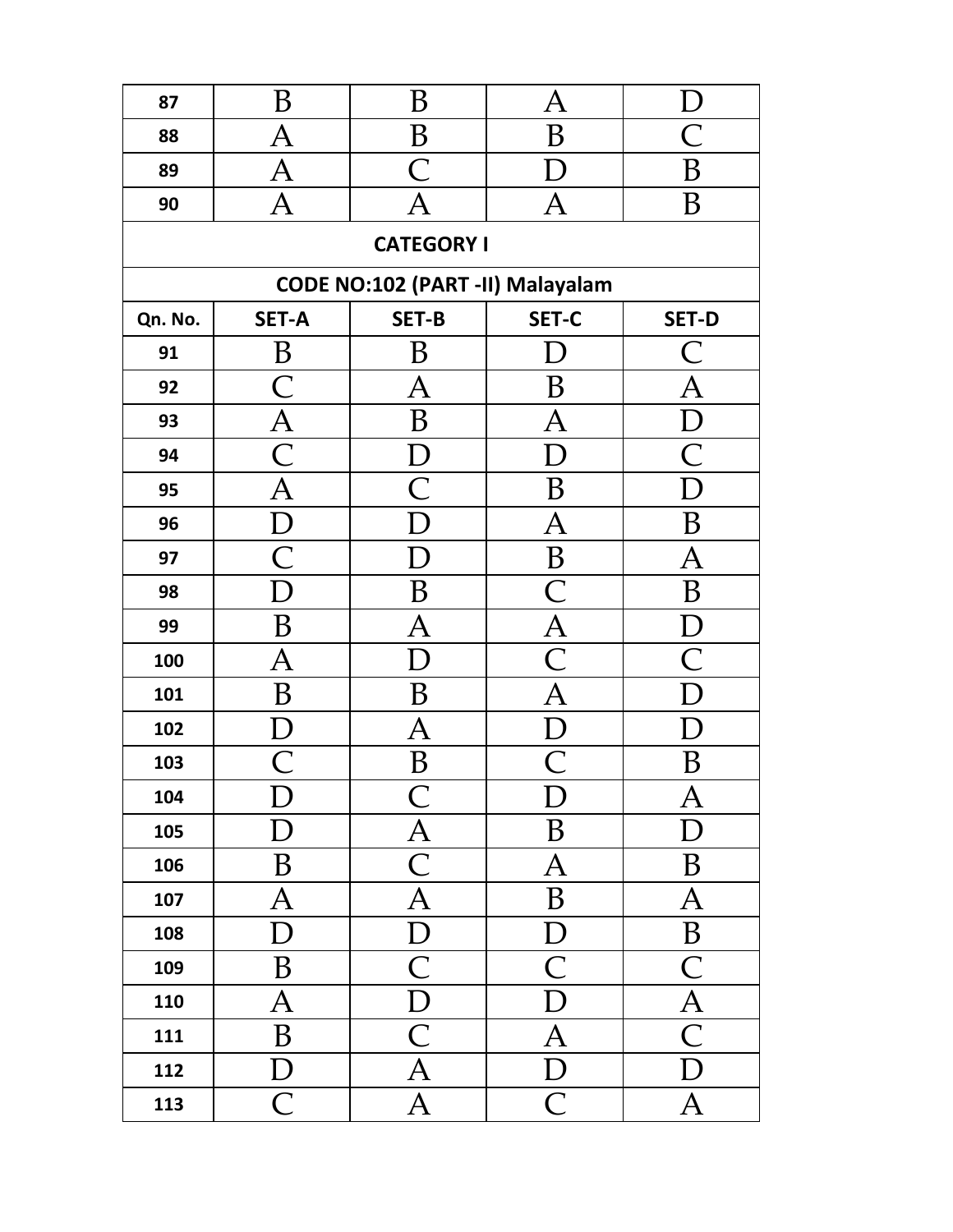| 114     |                         | $\bm{\mathsf{A}}$          |                         | B                       |
|---------|-------------------------|----------------------------|-------------------------|-------------------------|
| 115     | A                       | D                          | B                       | D                       |
| 116     | $\bigcap$               | B                          | II.                     | A                       |
| 117     | A                       | $\Box$                     | A                       | A                       |
| 118     | $\bm{\mathsf{A}}$       |                            | A                       | D                       |
| 119     | A                       |                            | $\bm{\mathsf{A}}$       | $\bigcap$               |
| 120     |                         | A                          | $\overline{\mathsf{C}}$ | A                       |
|         |                         | <b>CATEGORY I</b>          |                         |                         |
|         |                         | <b>CODE NO:103 (TAMIL)</b> |                         |                         |
| Qn. No. | <b>SET-A</b>            | <b>SET-B</b>               | SET-C                   | <b>SET-D</b>            |
| 91      |                         | $\bm{\mathsf{A}}$          |                         | $\subset$               |
| 92      |                         | B                          | B                       | А                       |
| 93      | $\bm{\mathsf{A}}$       | D                          | $\overline{A}$          | B                       |
| 94      | B                       | $\mathsf D$                | $\bar{\text{C}}$        | Ð                       |
| 95      | I)                      | $\overline{C}$             | L                       | L                       |
| 96      | $\mathsf C$             | $\overline{\mathsf{C}}$    |                         | $\bm{\mathsf{A}}$       |
| 97      | A                       | A                          | A                       | $\Gamma$                |
| 98      | $\bigcap$               | D                          |                         |                         |
| 99      | $\bm{\mathsf{A}}$       | $\bigcap$                  | $\overline{A}$          | $\bm{A}$                |
| 100     |                         | A                          | $\bigcap$               | $\bigcap$               |
| 101     | $\mathbf{I}$ )          | $\bm{\mathsf{A}}$          | D                       | D                       |
| 102     | $\bm{\mathsf{A}}$       | B                          | $\overline{\mathsf{C}}$ | $\bm{\mathsf{A}}$       |
| 103     | $\, {\bf B}$            | ${\rm D}$                  | $\, {\bf B}$            | B                       |
| 104     | $\overline{\mathsf{C}}$ | D                          |                         | B                       |
| 105     | $\overline{\rm D}$      | B                          | $\frac{C}{C}$           | $\overline{\mathsf{C}}$ |
| 106     | $\overline{\mathsf{A}}$ | $\Gamma$                   |                         | Г                       |
| 107     | B                       | $\overline{A}$             | A                       | $\overline{\mathsf{C}}$ |
| 108     | $\overline{B}$          | $\overline{B}$             | B                       | $\overline{\mathbf{B}}$ |
| 109     | $\overline{\mathsf{C}}$ | $\overline{\mathsf{C}}$    | D                       | $\overline{\mathsf{C}}$ |
| 110     | D                       | D                          | D                       | $\mathsf C$             |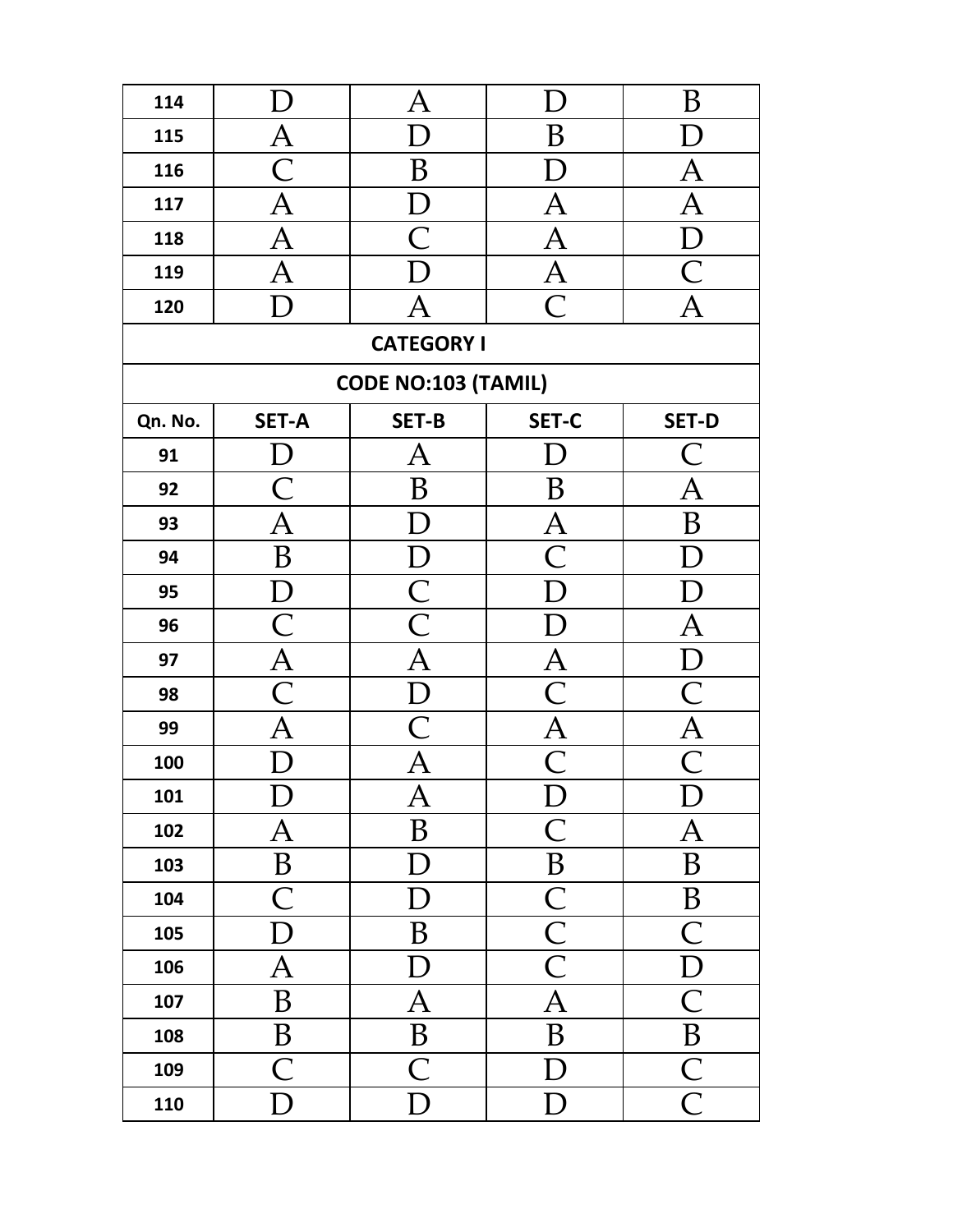| 111     | $\mathsf{C}% _{M_{1},M_{2}}^{\alpha,\beta}(-\varepsilon)=\mathsf{C}_{M_{1},M_{2}}^{\alpha,\beta}(\varepsilon)$ | $\bm{\mathsf{A}}$            | B                                      | $\bigcap$               |
|---------|----------------------------------------------------------------------------------------------------------------|------------------------------|----------------------------------------|-------------------------|
| 112     | B                                                                                                              | B                            |                                        | Ą                       |
| 113     | $\overline{C}$                                                                                                 | B                            | A                                      | B                       |
| 114     | $\overline{\frac{\text{C}}{\text{C}}}$                                                                         | $\overline{\mathsf{C}}$      | $\, {\bf B}$                           | $\Gamma$                |
| 115     |                                                                                                                | $\overline{\rm D}$           |                                        |                         |
| 116     | $\overline{\rm A}$                                                                                             | $\overline{\mathsf{C}}$      |                                        | B                       |
| 117     | $\overline{B}$                                                                                                 | $\overline{B}$               | A                                      | D                       |
| 118     |                                                                                                                | $\overline{\frac{C}{C}}$     | B                                      | A                       |
| 119     |                                                                                                                |                              | B                                      | $\boldsymbol{B}$        |
| 120     | B                                                                                                              | $\overline{\mathsf{C}}$      | $\bigcap$                              | $\bigcap$               |
|         |                                                                                                                | <b>CATEGORY I</b>            |                                        |                         |
|         |                                                                                                                | <b>CODE NO:104 (KANNADA)</b> |                                        |                         |
| Qn. No. | <b>SET-A</b>                                                                                                   | <b>SET-B</b>                 | SET-C                                  | <b>SET-D</b>            |
| 91      | B                                                                                                              | B                            | Ą                                      |                         |
| 92      |                                                                                                                | $\subset$                    | $\bigcap$                              | B                       |
| 93      | $\boldsymbol{B}$                                                                                               | $\overline{\rm A}$           | B                                      | $\overline{\mathsf{C}}$ |
| 94      | $\bigcap$                                                                                                      | B                            |                                        | Ą                       |
| 95      | $\overline{\bm{A}}$                                                                                            |                              | B                                      | B                       |
| 96      | Β                                                                                                              |                              | В                                      |                         |
| 97      |                                                                                                                |                              |                                        | B                       |
| 98      | $\subset$                                                                                                      | B                            | $\subset$                              | B                       |
| 99      | D                                                                                                              | B                            | $\bm{\mathsf{A}}$                      | $\bm{A}$                |
| 100     | B                                                                                                              | $\bm{A}$                     | $\, {\bf B}$                           | $\overline{\text{C}}$   |
| 101     | $\mathbf{D}$                                                                                                   | $\overline{C}$               | $\mathsf{C}$                           | B                       |
| 102     | $\overline{\mathsf{C}}$                                                                                        | D                            | $\overline{A}$                         | $\overline{\mathrm{A}}$ |
| 103     | D                                                                                                              | $\, {\bf B}$                 | $\overline{\mathsf{C}}$                | $\overline{\textsf{C}}$ |
| 104     | $\overline{A}$                                                                                                 | $\mathbf{D}$                 | B                                      | B                       |
| 105     | B                                                                                                              | $\overline{\mathsf{C}}$      | $\overline{\rm D}$                     | D                       |
| 106     | $\overline{A}$                                                                                                 | $\overline{D}$               | $\overline{\frac{\text{C}}{\text{C}}}$ | $\overline{\mathsf{C}}$ |
| 107     | $\overline{\mathsf{C}}$                                                                                        | $\mathsf{C}$                 |                                        | A                       |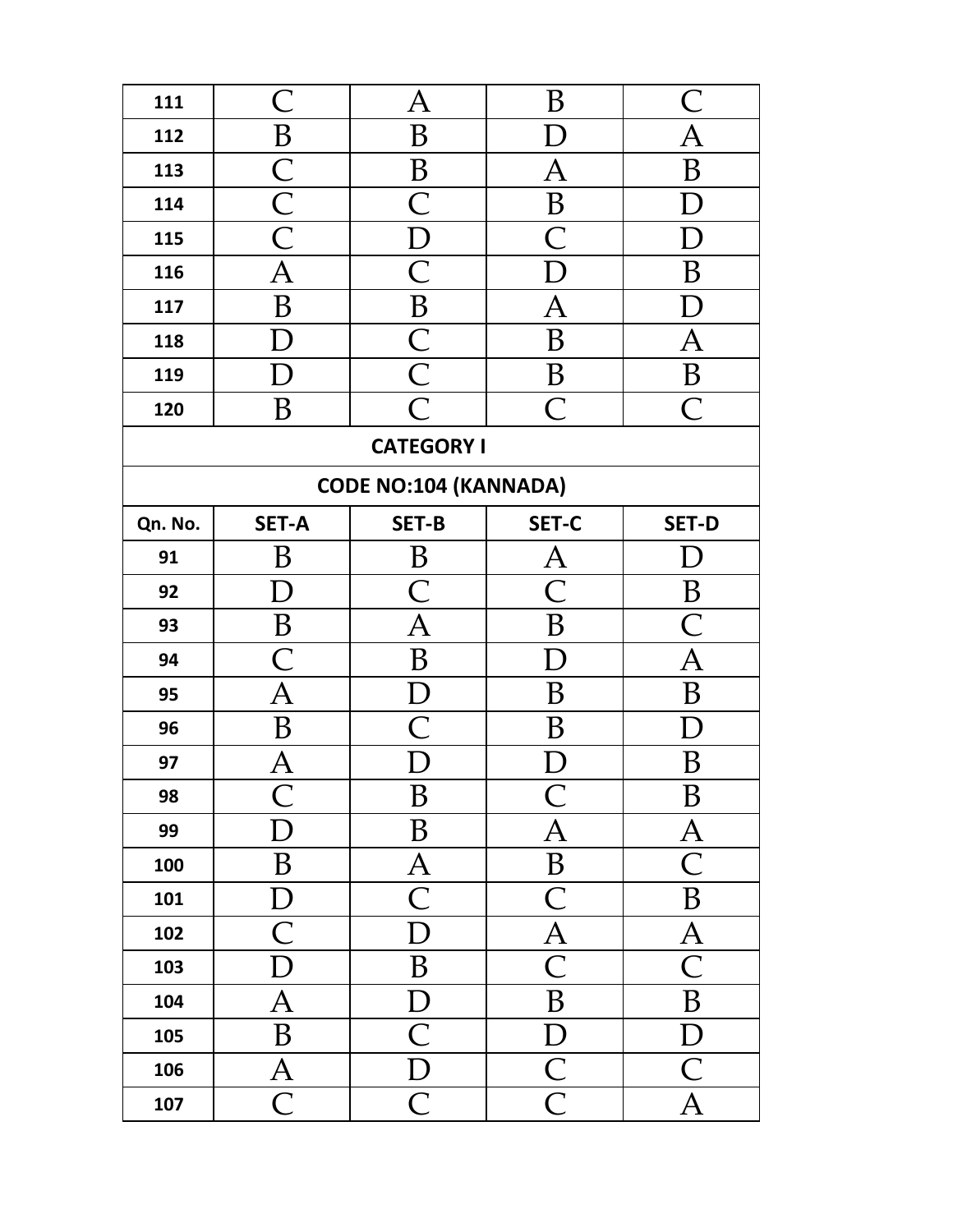| 108                                   | B                       |                         |                         | $\, C \,$               |  |
|---------------------------------------|-------------------------|-------------------------|-------------------------|-------------------------|--|
| 109                                   | D                       | A                       | B                       | B                       |  |
| 110                                   | $\bigcap$               | B                       | D                       | D                       |  |
| 111                                   | $\overline{\mathrm{A}}$ | $\overline{\mathsf{A}}$ | $\overline{\mathsf{C}}$ | $\overline{\mathsf{C}}$ |  |
| 112                                   | С                       | С                       | $\bm{\mathrm{D}}$       | $\overline{\bigcap}$    |  |
| 113                                   | B                       | B                       | $\overline{\bigcap}$    |                         |  |
| 114                                   | D                       | D                       | Г                       | B                       |  |
| 115                                   | $\overline{\mathsf{C}}$ | $\overline{\mathsf{C}}$ | $\bm{\mathsf{A}}$       | D                       |  |
| 116                                   | $\overline{\textsf{C}}$ | $\overline{A}$          | B                       | $\overline{\mathsf{C}}$ |  |
| 117                                   | D                       | $\overline{\mathsf{C}}$ | $\overline{\mathsf{A}}$ | $\overline{D}$          |  |
| 118                                   | B                       | B                       | $\overline{\bigcap}$    | $\overline{\bigcap}$    |  |
| 119                                   | I)                      | D                       | B                       |                         |  |
| 120                                   | $\overline{C}$          | $\overline{\mathsf{C}}$ | D                       | A                       |  |
|                                       |                         | <b>CATEGORY I</b>       |                         |                         |  |
| <b>CODE NO:105 (PART III) ENGLISH</b> |                         |                         |                         |                         |  |
|                                       |                         |                         |                         |                         |  |
| Qn. No.                               | <b>SET-A</b>            | <b>SET-B</b>            | SET-C                   | <b>SET-D</b>            |  |
| 121                                   | B                       | $\subset$               | A                       |                         |  |
| 122                                   |                         |                         | B                       |                         |  |
| 123                                   | $\bigcap$               | Ą                       | Β                       |                         |  |
| 124                                   |                         | B                       |                         | $\bm{\mathsf{A}}$       |  |
| 125                                   | A                       | B                       |                         | B                       |  |
| 126                                   | B                       | $\vert$ )               |                         | B                       |  |
| 127                                   | D                       | $\mathsf{C}$            | B                       | B                       |  |
| 128                                   | $\overline{\mathsf{C}}$ | $\overline{\rm D}$      | A                       | A                       |  |
| 129                                   | B                       | $\overline{\mathsf{C}}$ | D                       | D                       |  |
| 130                                   | $\overline{A}$          | B                       | $\overline{\mathrm{A}}$ | D                       |  |
| 131                                   | $\overline{\mathsf{C}}$ | $\bm{\mathsf{A}}$       | $\boldsymbol{B}$        | B                       |  |
| 132                                   | B                       | $\overline{\mathrm{A}}$ | С                       | A                       |  |
| 133                                   | $\overline{\rm A}$      | D                       | D                       | Г                       |  |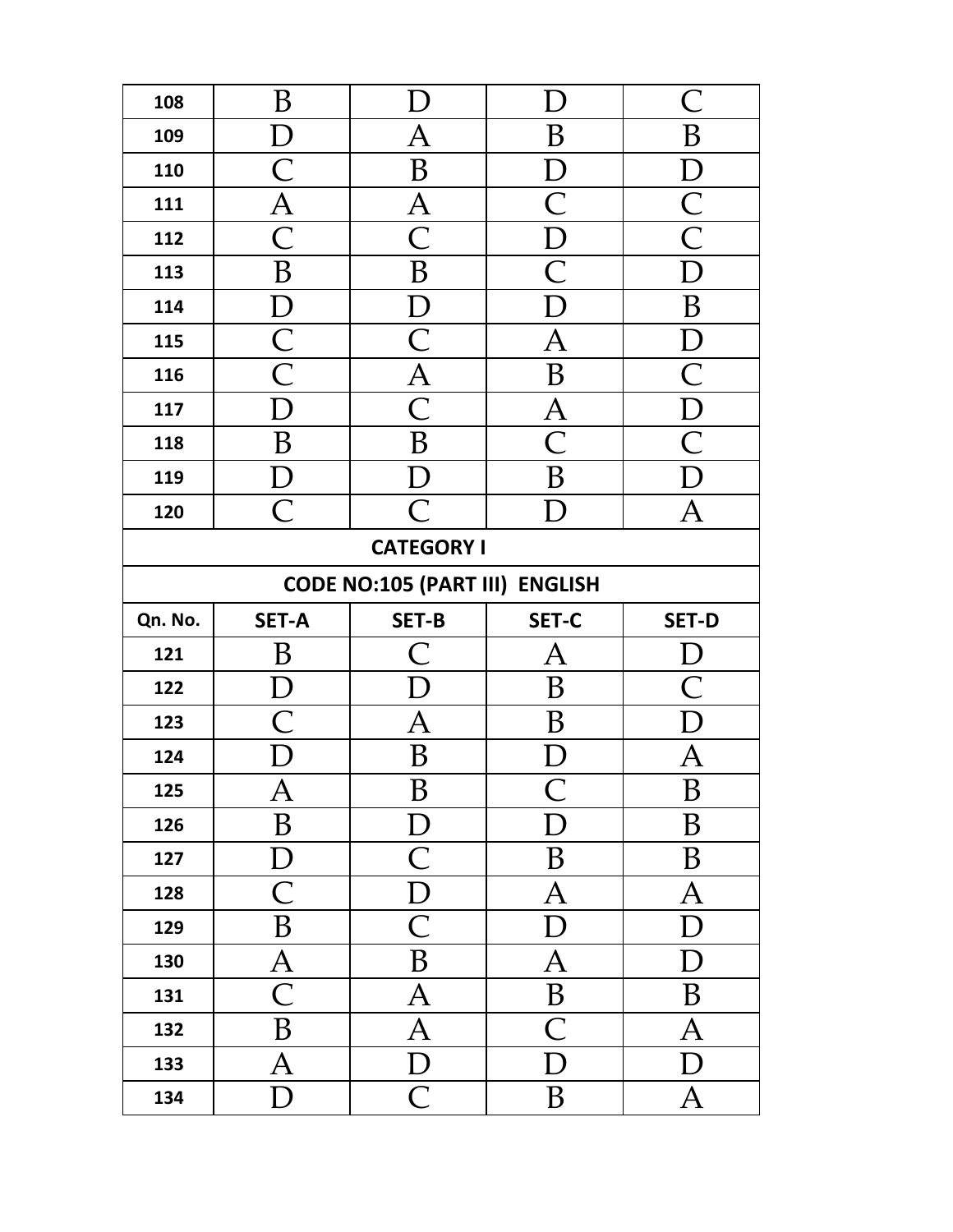| 135     |                         | B                            | B                       | B              |  |  |
|---------|-------------------------|------------------------------|-------------------------|----------------|--|--|
| 136     | Β                       | $\bm{\mathsf{A}}$            |                         | $\bigcap$      |  |  |
| 137     | A                       | $\bigcap$                    | D                       | D              |  |  |
| 138     | $\Gamma$                | B                            | $\overline{\mathsf{C}}$ | B              |  |  |
| 139     | A                       |                              | B                       | B              |  |  |
| 140     | B                       |                              | $\bm{\mathsf{A}}$       | $\bigcap$      |  |  |
| 141     | $\overline{\mathsf{C}}$ | $\Gamma$                     | $\overline{A}$          | D              |  |  |
| 142     | D                       | B                            | D                       | $\bigcap$      |  |  |
| 143     | B                       | $\bm{\mathsf{A}}$            | $\subset$               | $\overline{B}$ |  |  |
| 144     | B                       | D                            | B                       | $\overline{A}$ |  |  |
| 145     | $\overline{\mathbb{C}}$ | A                            | Ą                       | Ą              |  |  |
| 146     | $\mathsf D$             | B                            | $\bigcap$               | Е              |  |  |
| 147     | $\overline{\mathsf{C}}$ | С                            | B                       | $\subset$      |  |  |
| 148     | B                       | D                            | Ą                       | B              |  |  |
| 149     | $\bm{\mathsf{A}}$       | B                            |                         | $\mathbf{A}$   |  |  |
| 150     | $\overline{A}$          | B                            |                         | $\overline{C}$ |  |  |
|         | <b>CATEGORY I</b>       |                              |                         |                |  |  |
|         |                         | <b>CODE NO: 106 (ARABIC)</b> |                         |                |  |  |
| Qn. No. | <b>SET-A</b>            | <b>SET-B</b>                 | SET-C                   | <b>SET-D</b>   |  |  |
| 121     | Д                       | D                            |                         |                |  |  |
| 122     | C                       | С                            | D                       | C              |  |  |
| 123     | $\sf B$                 | B                            | B                       | A              |  |  |
| 124     | D                       | A                            | С                       | C              |  |  |
| 125     | A                       | $\mathsf C$                  | A                       | B              |  |  |
| 126     | $\mathsf C$             | $\overline{\mathsf{A}}$      | D                       | D              |  |  |
| 127     | D                       | D                            | С                       | D              |  |  |
| 128     | $\sf B$                 | B                            | B                       | С              |  |  |
| 129     | $\mathsf C$             | D                            | A                       | A              |  |  |
| 130     | A                       | $\mathsf{C}$                 | C                       | B              |  |  |
| 131     | D                       | $\mathsf C$                  | A                       | $\mathsf C$    |  |  |